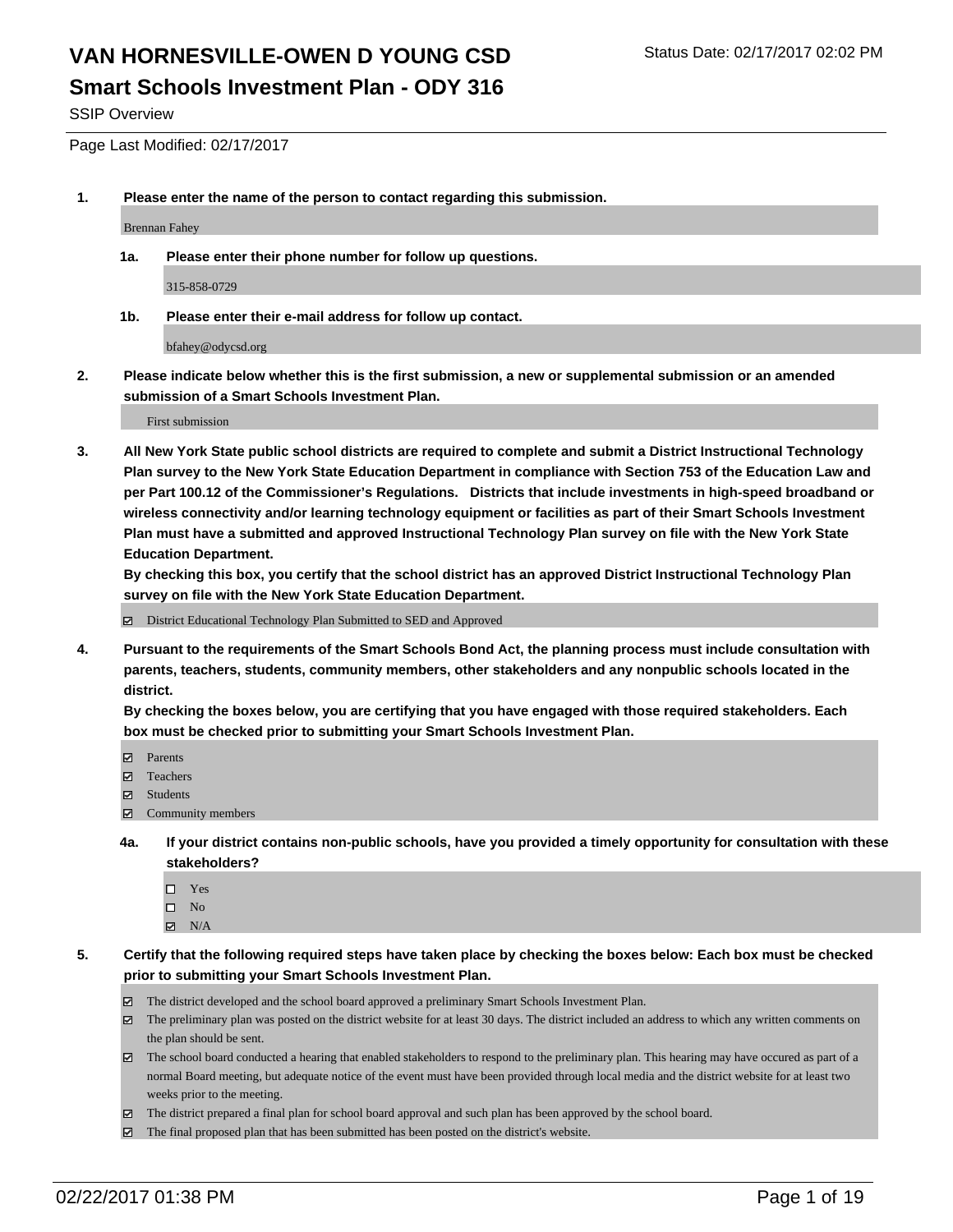SSIP Overview

Page Last Modified: 02/17/2017

**5a. Please upload the proposed Smart Schools Investment Plan (SSIP) that was posted on the district's website, along with any supporting materials. Note that this should be different than your recently submitted Educational Technology Survey. The Final SSIP, as approved by the School Board, should also be posted on the website and remain there during the course of the projects contained therein.**

ODY Smart Bond Presentation 3-14-16.pptx ODY Smart Bond Scope public update 1-9-17.pptx

**5b. Enter the webpage address where the final Smart Schools Investment Plan is posted. The Plan should remain posted for the life of the included projects.**

http://www.odyoungcsd.org/domain/140

**6. Please enter an estimate of the total number of students and staff that will benefit from this Smart Schools Investment Plan based on the cumulative projects submitted to date.**

235

**7. An LEA/School District may partner with one or more other LEA/School Districts to form a consortium to pool Smart Schools Bond Act funds for a project that meets all other Smart School Bond Act requirements. Each school district participating in the consortium will need to file an approved Smart Schools Investment Plan for the project and submit a signed Memorandum of Understanding that sets forth the details of the consortium including the roles of each respective district.**

 $\Box$  The district plans to participate in a consortium to partner with other school district(s) to implement a Smart Schools project.

**8. Please enter the name and 6-digit SED Code for each LEA/School District participating in the Consortium.**

| <b>Partner LEA/District</b> | ISED BEDS Code |
|-----------------------------|----------------|
| (No Response)               | (No Response)  |

**9. Please upload a signed Memorandum of Understanding with all of the participating Consortium partners.**

(No Response)

**10. Your district's Smart Schools Bond Act Allocation is:**

\$292,336

**11. Enter the budget sub-allocations by category that you are submitting for approval at this time. If you are not budgeting SSBA funds for a category, please enter 0 (zero.) If the value entered is \$0, you will not be required to complete that survey question.**

|                                       | Sub-<br>Allocations |
|---------------------------------------|---------------------|
| School Connectivity                   | l 0                 |
| Connectivity Projects for Communities | l 0                 |
| Classroom Technology                  | 47,000              |
| Pre-Kindergarten Classrooms           | l 0                 |
| Replace Transportable Classrooms      | $\Omega$            |
| High-Tech Security Features           | 143,000             |
| Totals:                               | 190,000             |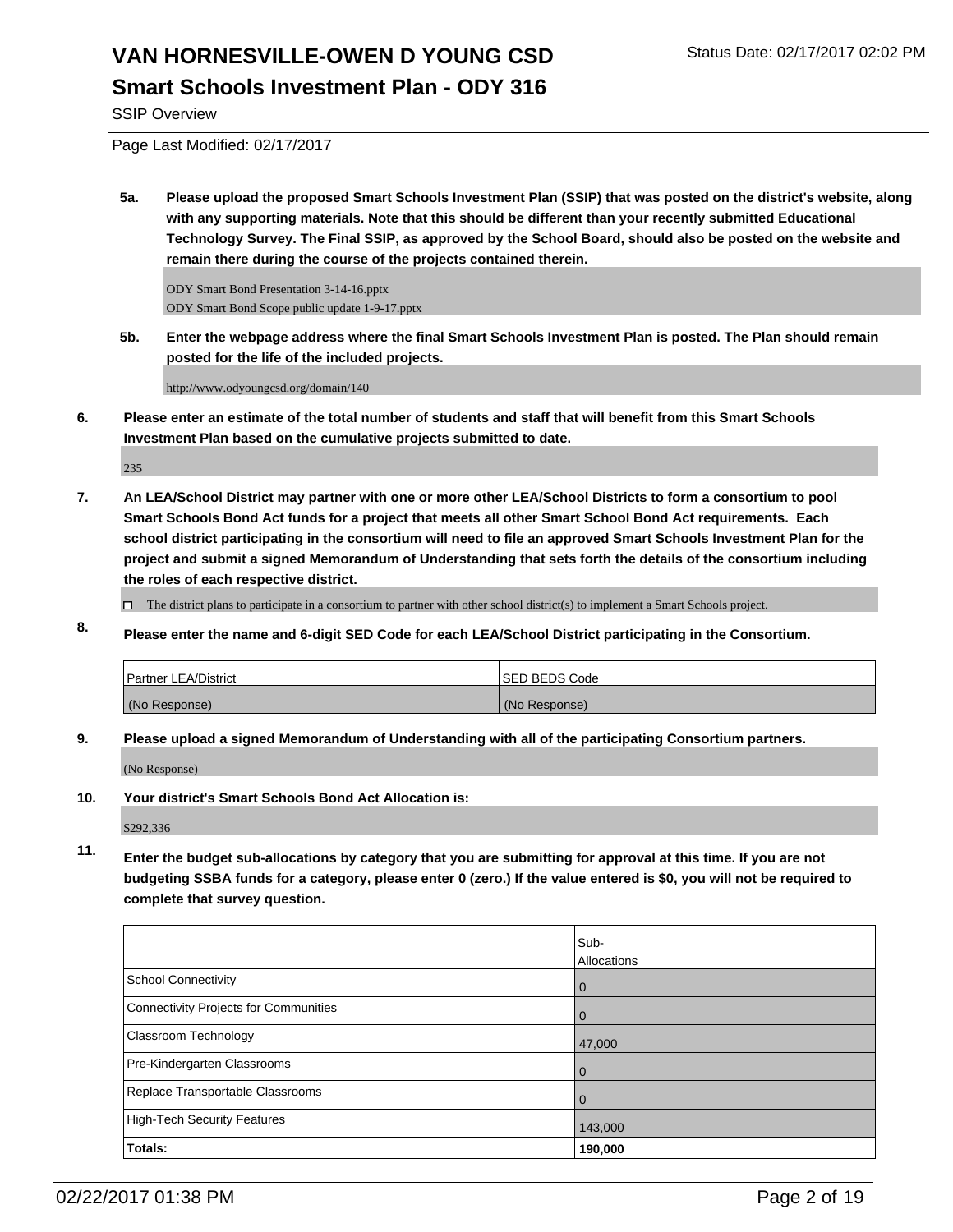School Connectivity

Page Last Modified: 12/16/2016

- **1. In order for students and faculty to receive the maximum benefit from the technology made available under the Smart Schools Bond Act, their school buildings must possess sufficient connectivity infrastructure to ensure that devices can be used during the school day. Smart Schools Investment Plans must demonstrate that:**
	- **sufficient infrastructure that meets the Federal Communications Commission's 100 Mbps per 1,000 students standard currently exists in the buildings where new devices will be deployed, or**
	- **is a planned use of a portion of Smart Schools Bond Act funds, or**
	- **is under development through another funding source.**

**Smart Schools Bond Act funds used for technology infrastructure or classroom technology investments must increase the number of school buildings that meet or exceed the minimum speed standard of 100 Mbps per 1,000 students and staff within 12 months. This standard may be met on either a contracted 24/7 firm service or a "burstable" capability. If the standard is met under the burstable criteria, it must be:**

**1. Specifically codified in a service contract with a provider, and**

**2. Guaranteed to be available to all students and devices as needed, particularly during periods of high demand, such as computer-based testing (CBT) periods.**

**Please describe how your district already meets or is planning to meet this standard within 12 months of plan submission.**

N/A

**1a. If a district believes that it will be impossible to meet this standard within 12 months, it may apply for a waiver of this requirement, as described on the Smart Schools website. The waiver must be filed and approved by SED prior to submitting this survey.**

 $\Box$ By checking this box, you are certifying that the school district has an approved waiver of this requirement on file with the New York State Education Department.

**2. Connectivity Speed Calculator (Required)**

|                         | l Number of<br>Students | Multiply by<br>100 Kbps | Divide by 1000   Current Speed<br>to Convert to<br>Reauired<br>Speed in Mb | in Mb            | Expected<br>Speed to be<br>Attained Within   Required<br>12 Months | <b>Expected Date</b><br>l When<br>Speed Will be<br>Met |
|-------------------------|-------------------------|-------------------------|----------------------------------------------------------------------------|------------------|--------------------------------------------------------------------|--------------------------------------------------------|
| <b>Calculated Speed</b> | (No<br>Response)        | (No Response)           | (No<br>Response)                                                           | (No<br>Response) | (No<br>Response)                                                   | l (No<br>Response)                                     |

**3. Describe how you intend to use Smart Schools Bond Act funds for high-speed broadband and/or wireless connectivity projects in school buildings.**

N/A

**4. Describe the linkage between the district's District Instructional Technology Plan and the proposed projects. (There should be a link between your response to this question and your response to Question 1 in Part E. Curriculum and Instruction "What are the district's plans to use digital connectivity and technology to improve teaching and learning?)**

N/A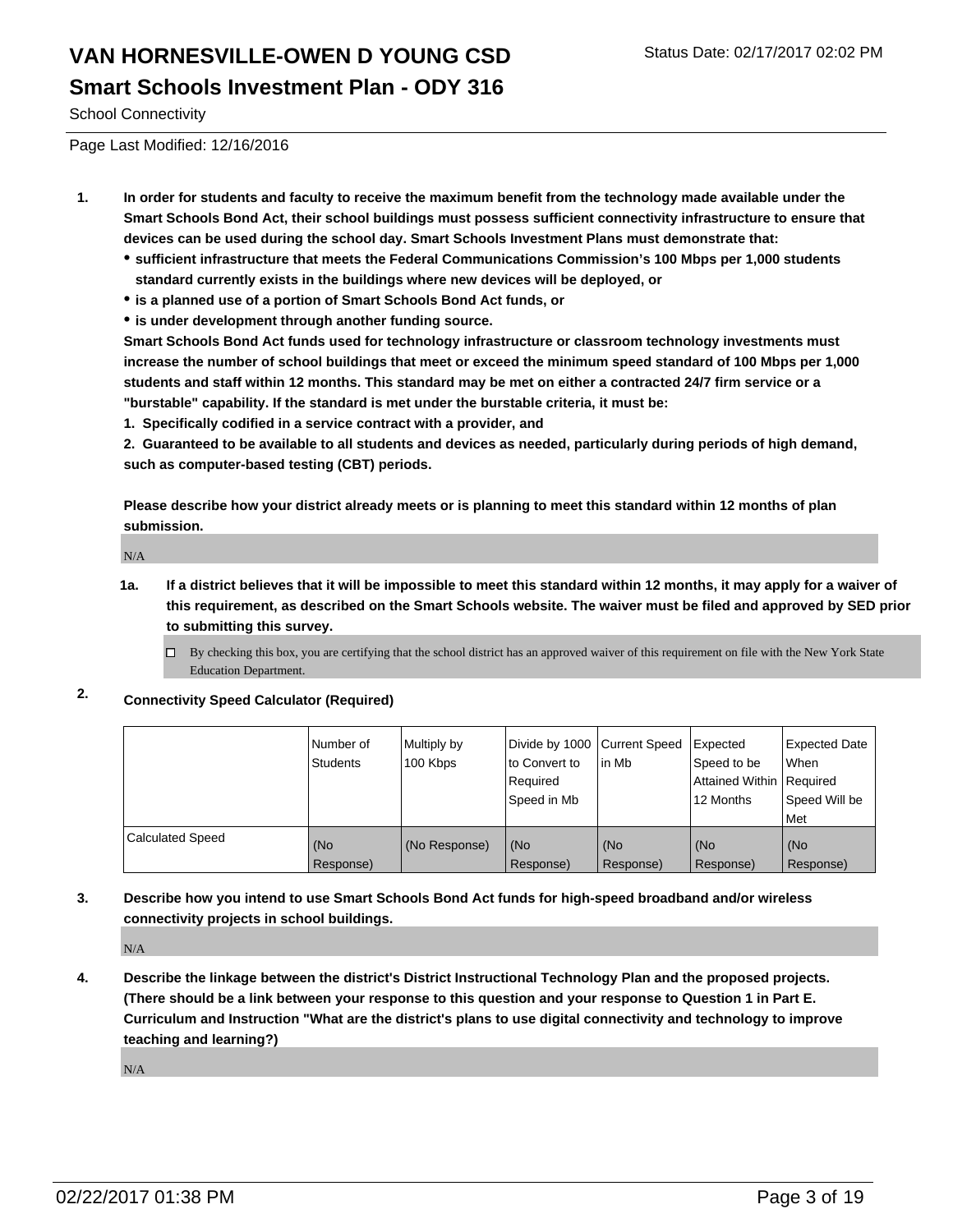School Connectivity

Page Last Modified: 12/16/2016

**5. If the district wishes to have students and staff access the Internet from wireless devices within the school building, or in close proximity to it, it must first ensure that it has a robust Wi-Fi network in place that has sufficient bandwidth to meet user demand.**

**Please describe how you have quantified this demand and how you plan to meet this demand.**

N/A

**6. As indicated on Page 5 of the guidance, the Office of Facilities Planning will have to conduct a preliminary review of all capital projects, including connectivity projects.**

**Please indicate on a separate row each project number given to you by the Office of Facilities Planning.**

| Project Number |  |
|----------------|--|
|                |  |
| (No Response)  |  |

**7. Certain high-tech security and connectivity infrastructure projects may be eligible for an expedited review process as determined by the Office of Facilities Planning.**

**Was your project deemed eligible for streamlined review?**

(No Response)

**8. Include the name and license number of the architect or engineer of record.**

| <b>Name</b>   | License Number |
|---------------|----------------|
| (No Response) | (No Response)  |

**9. If you are submitting an allocation for School Connectivity complete this table.**

**Note that the calculated Total at the bottom of the table must equal the Total allocation for this category that you entered in the SSIP Overview overall budget.** 

|                                            | Sub-       |
|--------------------------------------------|------------|
|                                            | Allocation |
| Network/Access Costs                       | l 0        |
| <b>Outside Plant Costs</b>                 | l 0        |
| School Internal Connections and Components | l 0        |
| <b>Professional Services</b>               | l 0        |
| Testing                                    | l 0        |
| Other Upfront Costs                        | l 0        |
| <b>Other Costs</b>                         | l 0        |
| Totals:                                    | 0          |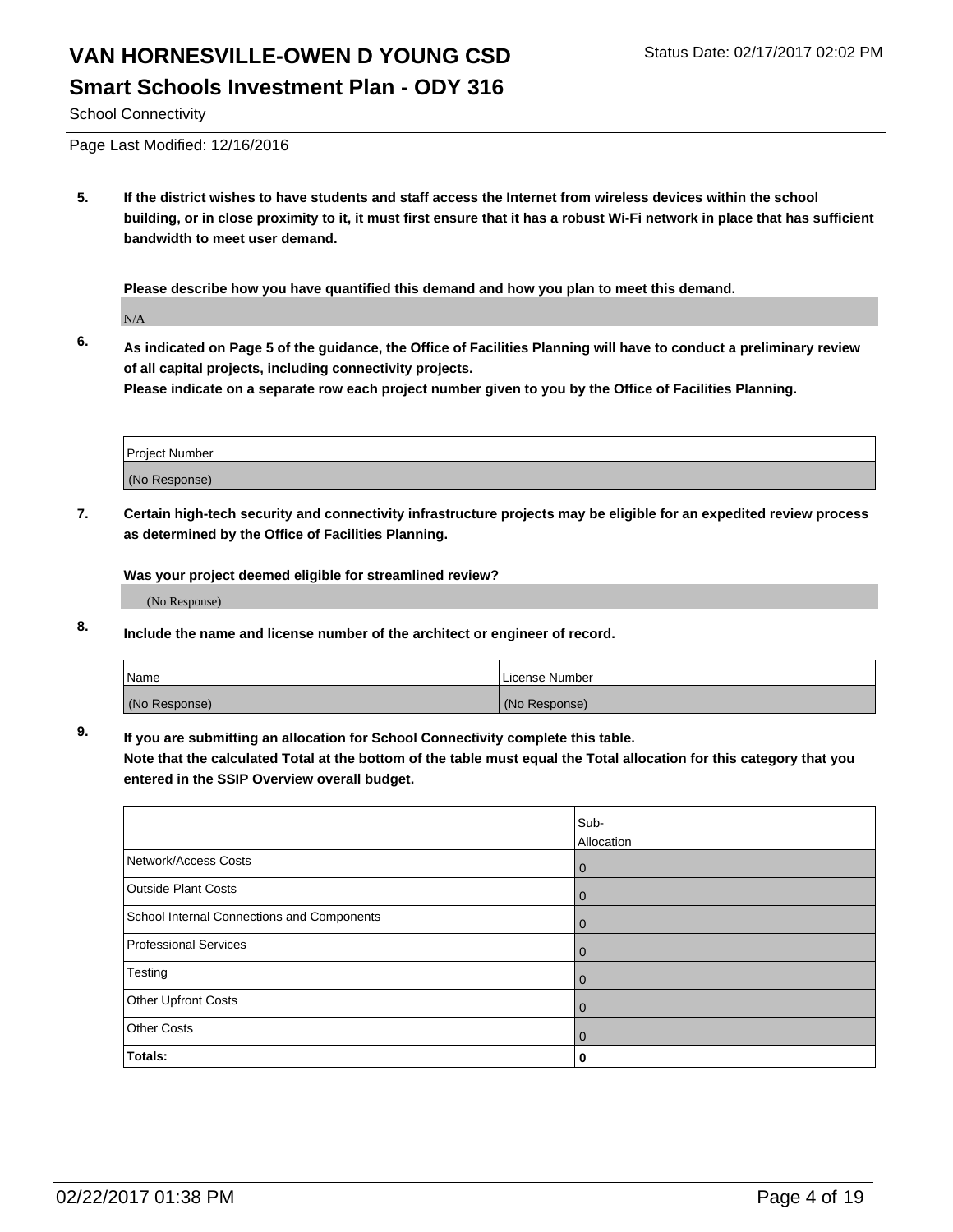School Connectivity

Page Last Modified: 12/16/2016

**10. Please detail the type, quantity, per unit cost and total cost of the eligible items under each sub-category. This is especially important for any expenditures listed under the "Other" category. All expenditures must be eligible for tax-exempt financing to be reimbursed through the SSBA. Sufficient detail must be provided so that we can verify this is the case. If you have any questions, please contact us directly through smartschools@nysed.gov. NOTE: Wireless Access Points should be included in this category, not under Classroom Educational Technology, except those that will be loaned/purchased for nonpublic schools. Add rows under each sub-category for additional items, as needed.**

| Select the allowable expenditure | Item to be purchased | Quantity      | Cost per Item | <b>Total Cost</b> |
|----------------------------------|----------------------|---------------|---------------|-------------------|
| type.                            |                      |               |               |                   |
| Repeat to add another item under |                      |               |               |                   |
| each type.                       |                      |               |               |                   |
| (No Response)                    | (No Response)        | (No Response) | (No Response) | (No Response)     |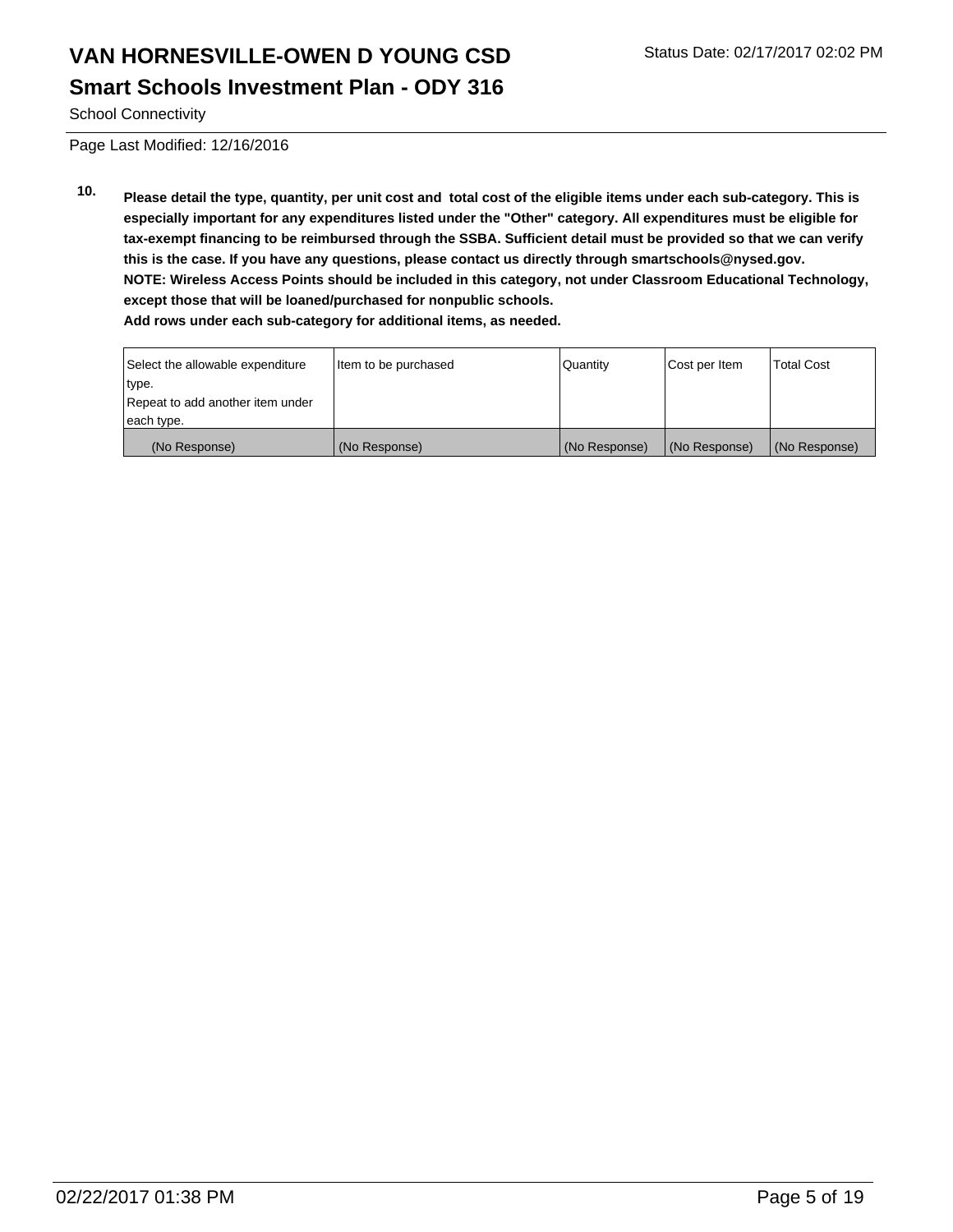**Smart Schools Investment Plan - ODY 316**

Community Connectivity (Broadband and Wireless)

Page Last Modified: 12/16/2016

**1. Describe how you intend to use Smart Schools Bond Act funds for high-speed broadband and/or wireless connectivity projects in the community.**

N/A

**2. Please describe how the proposed project(s) will promote student achievement and increase student and/or staff access to the Internet in a manner that enhances student learning and/or instruction outside of the school day and/or school building.**

N/A

**3. Community connectivity projects must comply with all the necessary local building codes and regulations (building and related permits are not required prior to plan submission).**

 $\Box$  I certify that we will comply with all the necessary local building codes and regulations.

**4. Please describe the physical location of the proposed investment.**

N/A

**5. Please provide the initial list of partners participating in the Community Connectivity Broadband Project, along with their Federal Tax Identification (Employer Identification) number.**

| <b>Project Partners</b> | Federal ID#   |
|-------------------------|---------------|
| (No Response)           | (No Response) |

**6. If you are submitting an allocation for Community Connectivity, complete this table. Note that the calculated Total at the bottom of the table must equal the Total allocation for this category that you entered in the SSIP Overview overall budget.**

|                                    | Sub-Allocation |
|------------------------------------|----------------|
| Network/Access Costs               | 0              |
| <b>Outside Plant Costs</b>         | 0              |
| <b>Tower Costs</b>                 | 0              |
| <b>Customer Premises Equipment</b> | 0              |
| <b>Professional Services</b>       | U              |
| Testing                            | O              |
| Other Upfront Costs                | 0              |
| <b>Other Costs</b>                 | 0              |
| Totals:                            |                |

- 
- **7. Please detail the type, quantity, per unit cost and total cost of the eligible items under each sub-category. This is especially important for any expenditures listed under the "Other" category. All expenditures must be capital-bond eligible to be reimbursed through the SSBA. If you have any questions, please contact us directly through smartschools@nysed.gov.**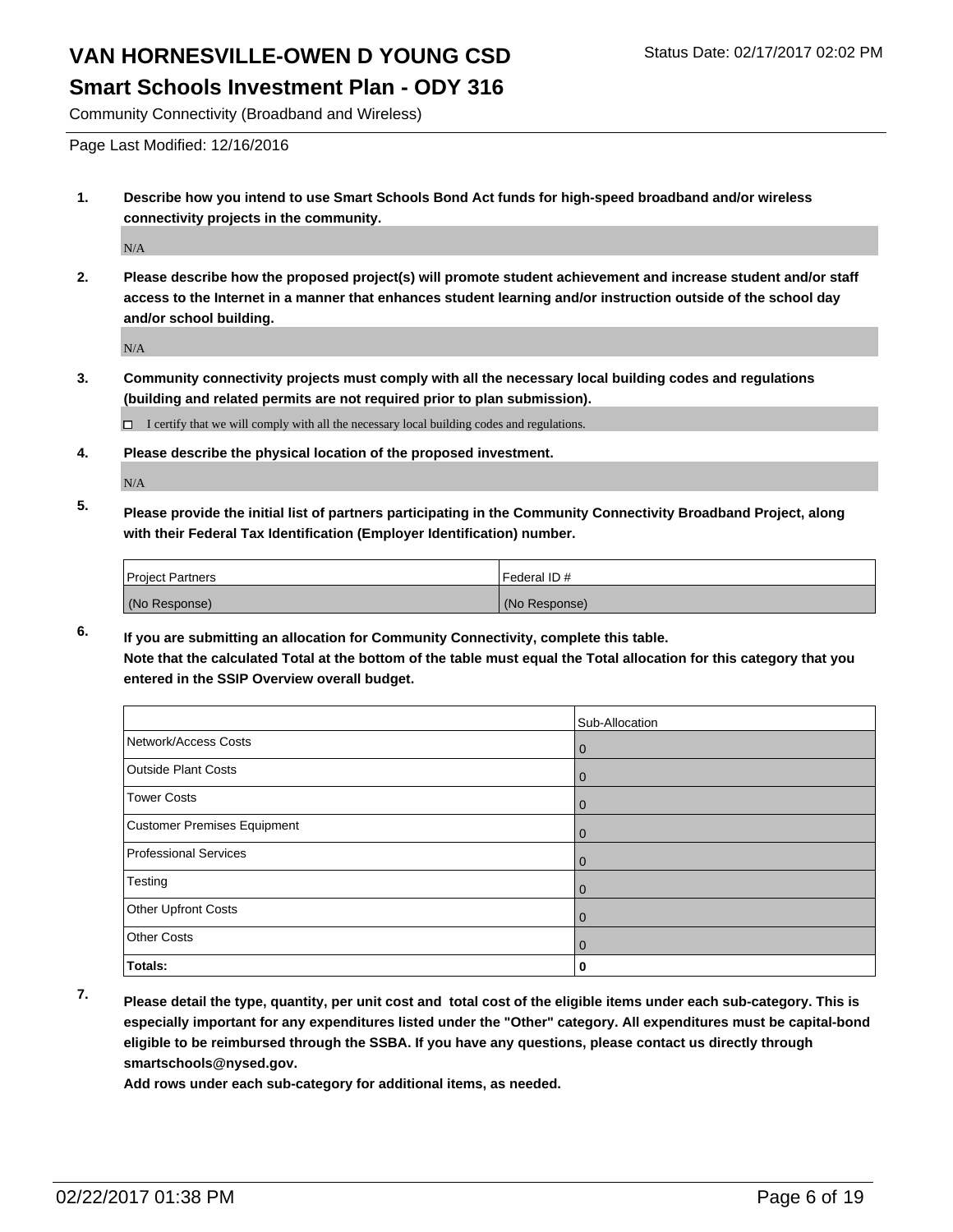#### **Smart Schools Investment Plan - ODY 316**

Community Connectivity (Broadband and Wireless)

Page Last Modified: 12/16/2016

| Select the allowable expenditure | litem to be purchased | Quantity      | Cost per Item | <b>Total Cost</b> |
|----------------------------------|-----------------------|---------------|---------------|-------------------|
| type.                            |                       |               |               |                   |
| Repeat to add another item under |                       |               |               |                   |
| each type.                       |                       |               |               |                   |
| (No Response)                    | (No Response)         | (No Response) | (No Response) | (No Response)     |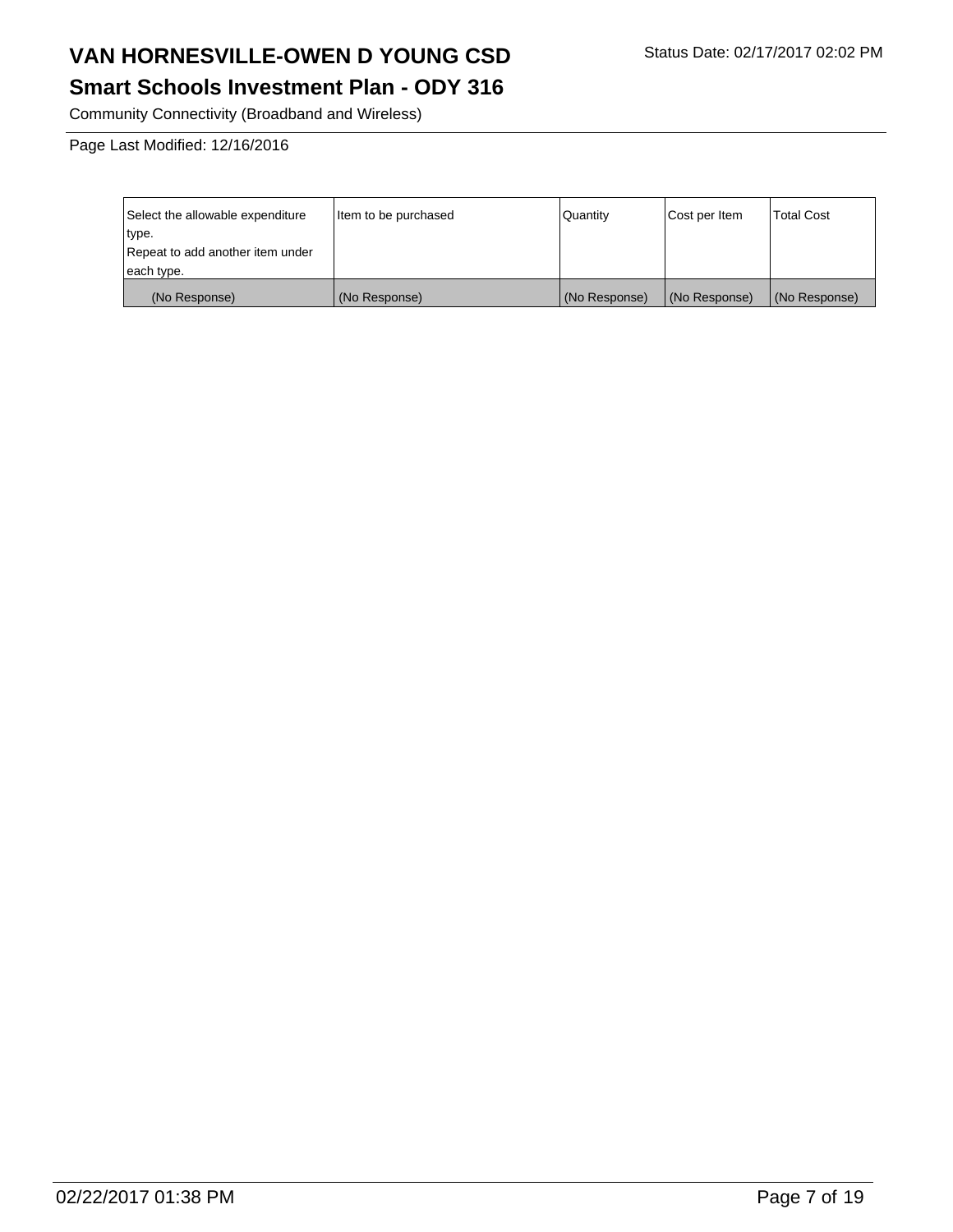Classroom Learning Technology

Page Last Modified: 02/17/2017

**1. In order for students and faculty to receive the maximum benefit from the technology made available under the Smart Schools Bond Act, their school buildings must possess sufficient connectivity infrastructure to ensure that devices can be used during the school day. Smart Schools Investment Plans must demonstrate that sufficient infrastructure that meets the Federal Communications Commission's 100 Mbps per 1,000 students standard currently exists in the buildings where new devices will be deployed, or is a planned use of a portion of Smart Schools Bond Act funds, or is under development through another funding source.**

**Smart Schools Bond Act funds used for technology infrastructure or classroom technology investments must increase the number of school buildings that meet or exceed the minimum speed standard of 100 Mbps per 1,000 students and staff within 12 months. This standard may be met on either a contracted 24/7 firm service or a "burstable" capability. If the standard is met under the burstable criteria, it must be:**

**1. Specifically codified in a service contract with a provider, and**

**2. Guaranteed to be available to all students and devices as needed, particularly during periods of high demand, such as computer-based testing (CBT) periods.**

**Please describe how your district already meets or is planning to meet this standard within 12 months of plan submission.**

Currently the local BOCES/RIC is completing wiring and access point improvements that we are told will bring our system up to this required capacity by the end of the 2016-17 school year. We are paying for these upgrades through district funding as these types of improvements can not wait without negatively impacting instruction. We began upgrades at the end of the 2015-16 school year. We have focused the current round of Smart Bond funds around laptops, whiteboards and server upgrades which can wait until these smart bond funds are approved.

- **1a. If a district believes that it will be impossible to meet this standard within 12 months, it may apply for a waiver of this requirement, as described on the Smart Schools website. The waiver must be filed and approved by SED prior to submitting this survey.**
	- $\Box$  By checking this box, you are certifying that the school district has an approved waiver of this requirement on file with the New York State Education Department.

**2. Connectivity Speed Calculator (Required)**

|                         | Number of<br>Students | Multiply by<br>100 Kbps | Divide by 1000 Current Speed<br>lto Convert to<br>Required<br>Speed in Mb | in Mb | Expected<br>Speed to be<br>Attained Within Required<br>l 12 Months | Expected Date<br><b>When</b><br>Speed Will be<br><b>Met</b> |
|-------------------------|-----------------------|-------------------------|---------------------------------------------------------------------------|-------|--------------------------------------------------------------------|-------------------------------------------------------------|
| <b>Calculated Speed</b> | 225                   | 22,500                  | 22.5                                                                      | 9.1   | 22.5                                                               | 6/2017                                                      |

**3. If the district wishes to have students and staff access the Internet from wireless devices within the school building, or in close proximity to it, it must first ensure that it has a robust Wi-Fi network in place that has sufficient bandwidth to meet user demand.**

**Please describe how you have quantified this demand and how you plan to meet this demand.**

We plan to increase the number of access points with better locations within high use areas. The result will be 1 accesspoint per classroom with switch upgrades where needed.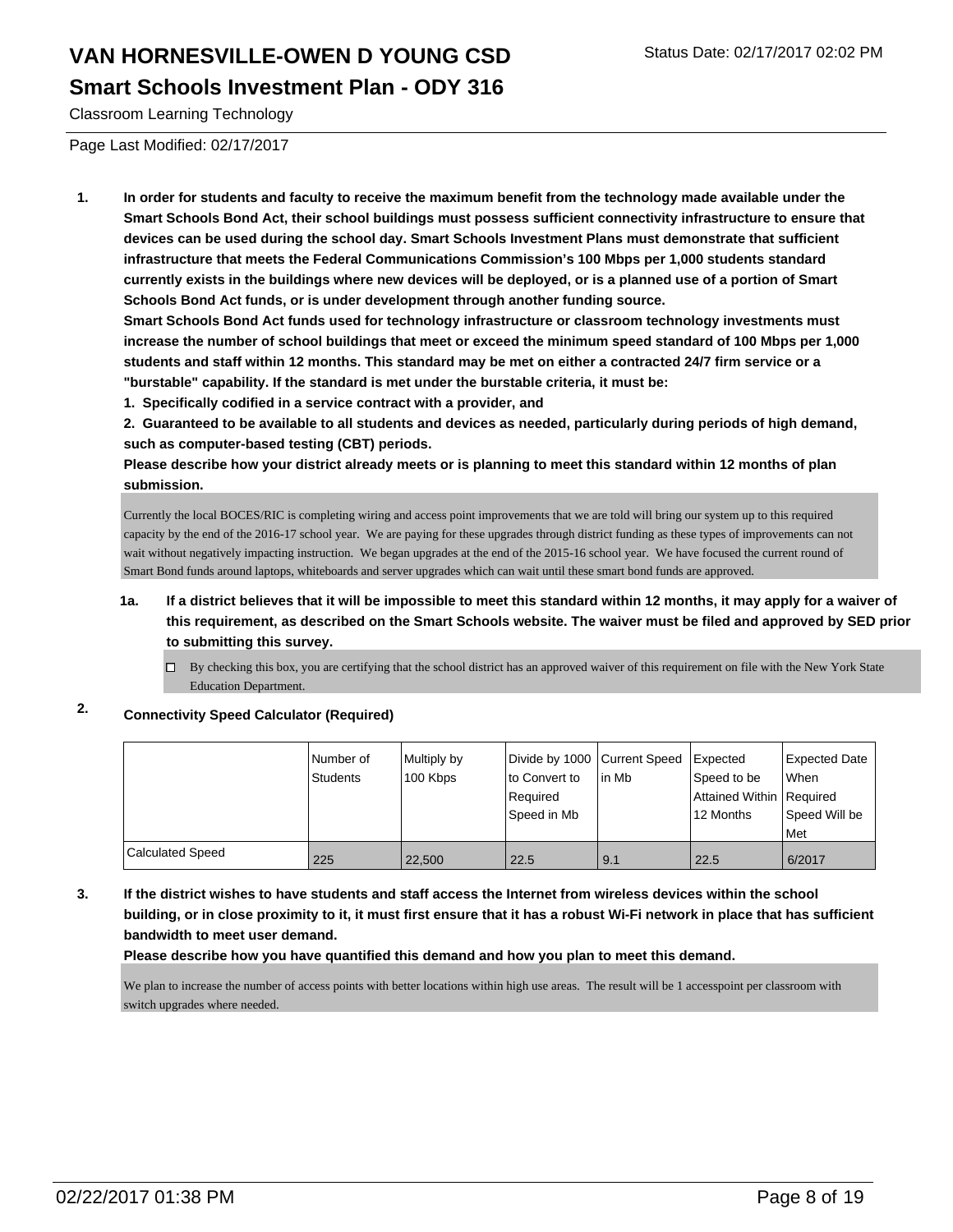Classroom Learning Technology

Page Last Modified: 02/17/2017

**4. All New York State public school districts are required to complete and submit an Instructional Technology Plan survey to the New York State Education Department in compliance with Section 753 of the Education Law and per Part 100.12 of the Commissioner's Regulations.**

**Districts that include educational technology purchases as part of their Smart Schools Investment Plan must have a submitted and approved Instructional Technology Plan survey on file with the New York State Education Department.**

- By checking this box, you are certifying that the school district has an approved Instructional Technology Plan survey on file with the New York State Education Department.
- **5. Describe the devices you intend to purchase and their compatibility with existing or planned platforms or systems. Specifically address the adequacy of each facility's electrical, HVAC and other infrastructure necessary to install and support the operation of the planned technology.**

With the addition of more technology we are increasing access points through district funds to assure there is access for all when using the new materials included in this project. Concerning the interactive white boards and LCD projectors we are looking to begin replacing our current interactive whiteboards and LCD projectors. By replacing 10 of each through this project we can set ourselves up with a replacement schedule five years from now to replace these through our general budget. These are needed and used to expose our students to opportunities in courses that as a small rural district we can not do on our own. This is the same reasoning and planning for the purchase of laptops. We currently have purchased laptops for our juniors and senior and this will allow us to expand this to our sophomores while keeping on a feasible replacement schedule for the district. The purchase of the server is for our network to be able to handle the addition of the laptops. The purchase of the 3d printer and rear projection projector will allow us to continue expanding the instructional opportunities for our students. This will be used to expand the smart capacity of our classroom and instructional activities. Through our local BOCES we have been assured the current system can handle these necessary additions and that we will not have any electrical or platform obstacles.

- **6. Describe how the proposed technology purchases will:**
	- **> enhance differentiated instruction;**
	- **> expand student learning inside and outside the classroom;**
	- **> benefit students with disabilities and English language learners; and**
	- **> contribute to the reduction of other learning gaps that have been identified within the district.**

**The expectation is that districts will place a priority on addressing the needs of students who struggle to succeed in a rigorous curriculum. Responses in this section should specifically address this concern and align with the district's Instructional Technology Plan (in particular Question 2 of E. Curriculum and Instruction: "Does the district's instructional technology plan address the needs of students with disabilities to ensure equitable access to instruction, materials and assessments?" and Question 3 of the same section: "Does the district's instructional technology plan address the provision of assistive technology specifically for students with disabilities to ensure access to and participation in the general curriculum?"**

With these technological additions and improved accessibility for all classrooms all our students will have access to instructional hardware and software currently not available to our students. Though we do not have any students with disabilities or ELL students who require technological accommodations this will allow us the abilities to offer as needed. The main advantage of these purchases are for all students regardless of classification as these changes will allow the district to purchase speech, auditory and manipulation software as needed. The use of the whiteboards and 3d printer will give students hands on and visual benefits currently outside our abilities. Students having access in all classes to either individual laptops or class sets of chrome books will level the playing field for all students and bring the digital age to our students instruction as well as their finger tips. We will be able to enhance our students exposure to technology skills necessary to be career and college ready. Though we are small rural school who rarely have ELL student we have always found the means to meet their educational needs as well as those of all our students. All of these technological additions will only allow us better means to reach and accommodate their unique needs through technological and virtual options.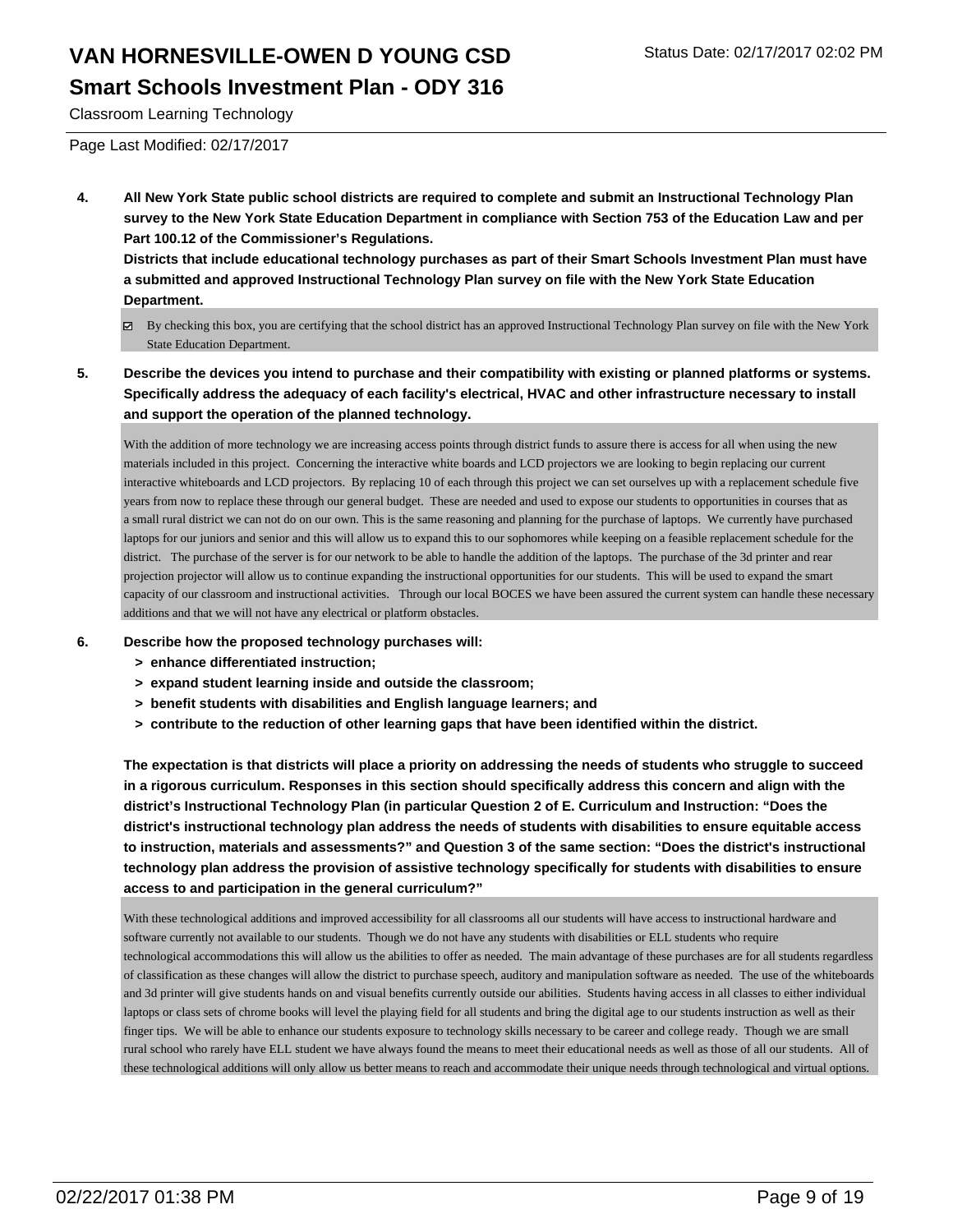Classroom Learning Technology

Page Last Modified: 02/17/2017

**7. Where appropriate, describe how the proposed technology purchases will enhance ongoing communication with parents and other stakeholders and help the district facilitate technology-based regional partnerships, including distance learning and other efforts.**

We currently are working with one neighboring district to offer distance learning courses. This will allow us to have the potential to offer more than one DL class during a class period. The availability of lab tops for secondary students it is believed will assist in increasing parental participation and communication because they too will have access to the students assignments. The technology will also allow students to communicate with outside agencies as appropriate.

**8. Describe the district's plan to provide professional development to ensure that administrators, teachers and staff can employ the technology purchased to enhance instruction successfully.**

**Note: This response should be aligned and expanded upon in accordance with your district's response to Question 1 of F. Professional Development of your Instructional Technology Plan: "Please provide a summary of professional development offered to teachers and staff, for the time period covered by this plan, to support technology to enhance teaching and learning. Please include topics, audience and method of delivery within your summary."**

During this school year, Owen D. Young will provide summer professional development during the summer. The district also provides BOCES PD throughout the school year. This summer PD includes; 1.) Understanding the Common Core State Standards-teachers will; review the CCSS and deconstructed standards to recognize and understand what we want students to know, understand and be able to do, focus on the "key ideas and skills" from the Delaware State Standards and highlight/align those skills to the NYS CCSS, Complete the deconstruction template for each of your content standards, Complete a curriculum calendar that has the following listed. 2.) development of quality lesson plans that make a difference in supporting student learning and how to increase the rigor and relevance of teacher lessons. (continual training and PD throughout the 2016/17 school year will be offered) specifically around the use of laptops and whiteboards to enhance student engagement and performance through use of these technological tools. 3.) Increase student writing skills by understanding Literacy Design Collaborative writing tools and how writing can enhance student learning. For example, the use of Learning Design Collaborative (LDC) and training in it. 4) Training specifically in the integration of technology for writing and research.

- **9. Districts must contact the SUNY/CUNY teacher preparation program that supplies the largest number of the district's new teachers to request advice on innovative uses and best practices at the intersection of pedagogy and educational technology.**
	- By checking this box, you certify that you have contacted the SUNY/CUNY teacher preparation program that supplies the largest number of your new teachers to request advice on these issues.
	- **9a. Please enter the name of the SUNY or CUNY Institution that you contacted.**

SUNY Potsdam

**9b. Enter the primary Institution phone number.**

315-267-2515

**9c. Enter the name of the contact person with whom you consulted and/or will be collaborating with on innovative uses of technology and best practices.**

Dr. Robyn Hosley

**10. A district whose Smart Schools Investment Plan proposes the purchase of technology devices and other hardware must account for nonpublic schools in the district.**

**Are there nonpublic schools within your school district?**

Yes

 $\blacksquare$  No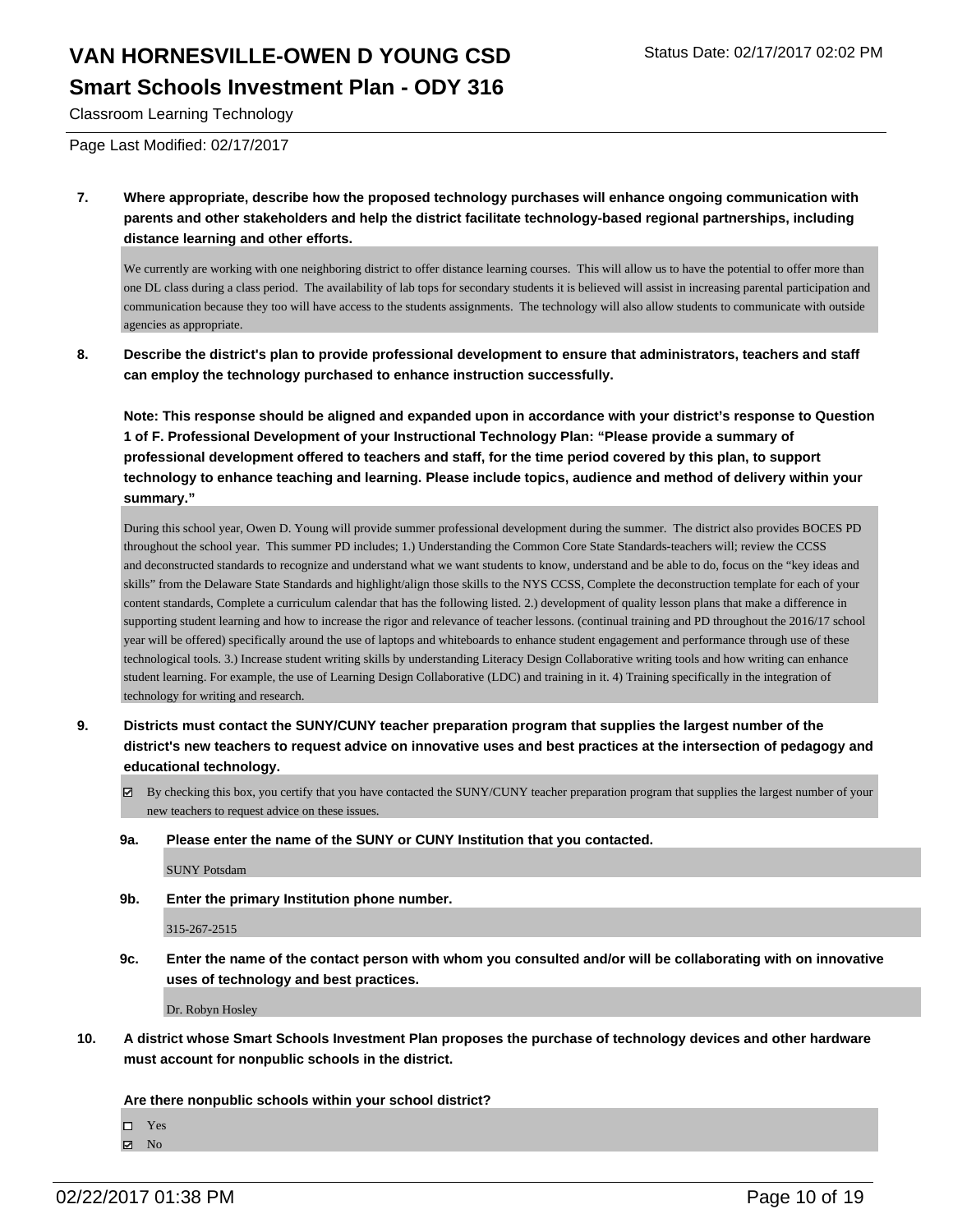Classroom Learning Technology

Page Last Modified: 02/17/2017

#### **11. Nonpublic Classroom Technology Loan Calculator**

**The Smart Schools Bond Act provides that any Classroom Learning Technology purchases made using Smart Schools funds shall be lent, upon request, to nonpublic schools in the district. However, no school district shall be required to loan technology in amounts greater than the total obtained and spent on technology pursuant to the Smart Schools Bond Act and the value of such loan may not exceed the total of \$250 multiplied by the nonpublic school enrollment in the base year at the time of enactment.**

**See:**

**http://www.p12.nysed.gov/mgtserv/smart\_schools/docs/Smart\_Schools\_Bond\_Act\_Guidance\_04.27.15\_Final.pdf.**

|                                     | 1. Classroom<br>Technology<br>Sub-allocation | 2. Public<br>Enrollment<br>$(2014 - 15)$ | 3. Nonpublic<br><b>Enrollment</b><br>$(2014 - 15)$ | l 4. Sum of<br>l Public and<br>l Nonpublic<br>Enrollment | 15. Total Per<br>Pupil Sub-<br>Iallocation                        | 16. Total<br>Nonpublic Loan<br>Amount |
|-------------------------------------|----------------------------------------------|------------------------------------------|----------------------------------------------------|----------------------------------------------------------|-------------------------------------------------------------------|---------------------------------------|
| Calculated Nonpublic Loan<br>Amount |                                              |                                          |                                                    |                                                          | (No Response)   (No Response)   (No Response)   (No Response)   0 |                                       |

**12. To ensure the sustainability of technology purchases made with Smart Schools funds, districts must demonstrate a long-term plan to maintain and replace technology purchases supported by Smart Schools Bond Act funds. This sustainability plan shall demonstrate a district's capacity to support recurring costs of use that are ineligible for Smart Schools Bond Act funding such as device maintenance, technical support, Internet and wireless fees, maintenance of hotspots, staff professional development, building maintenance and the replacement of incidental items. Further, such a sustainability plan shall include a long-term plan for the replacement of purchased devices and equipment at the end of their useful life with other funding sources.**

By checking this box, you certify that the district has a sustainability plan as described above. ☑

**13. Districts must ensure that devices purchased with Smart Schools Bond funds will be distributed, prepared for use, maintained and supported appropriately. Districts must maintain detailed device inventories in accordance with generally accepted accounting principles.**

By checking this box, you certify that the district has a distribution and inventory management plan and system in place.

**14. If you are submitting an allocation for Classroom Learning Technology complete this table. Note that the calculated Total at the bottom of the table must equal the Total allocation for this category that you entered in the SSIP Overview overall budget.**

|                          | Sub-Allocation |
|--------------------------|----------------|
| Interactive Whiteboards  | 17,500         |
| Computer Servers         | 6,000          |
| <b>Desktop Computers</b> | $\Omega$       |
| <b>Laptop Computers</b>  | 10,000         |
| Tablet Computers         | 0              |
| <b>Other Costs</b>       | 13,500         |
| Totals:                  | 47,000         |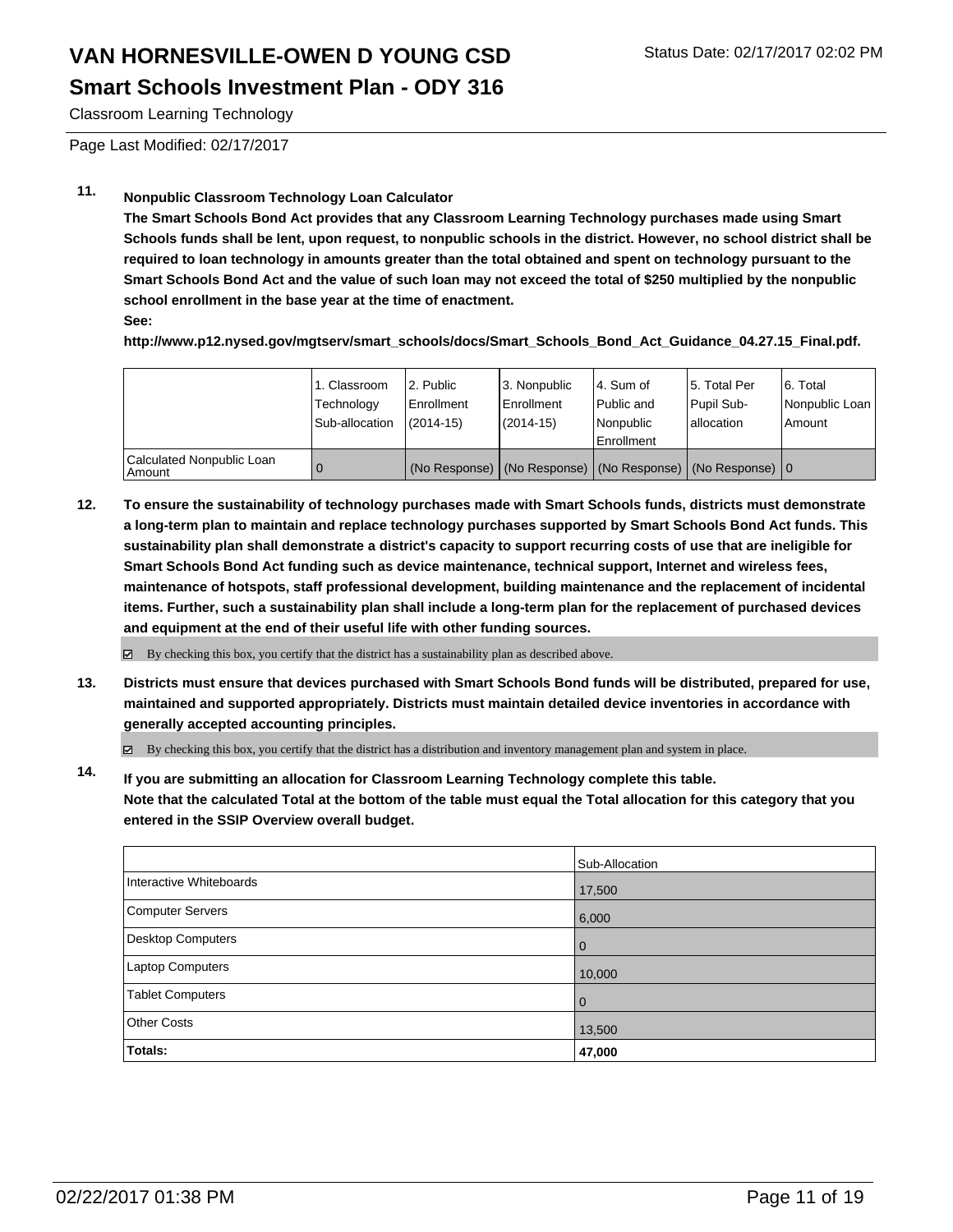Classroom Learning Technology

Page Last Modified: 02/17/2017

**15. Please detail the type, quantity, per unit cost and total cost of the eligible items under each sub-category. This is especially important for any expenditures listed under the "Other" category. All expenditures must be capital-bond eligible to be reimbursed through the SSBA. If you have any questions, please contact us directly through smartschools@nysed.gov.**

**Please specify in the "Item to be Purchased" field which specific expenditures and items are planned to meet the district's nonpublic loan requirement, if applicable.**

**NOTE: Wireless Access Points that will be loaned/purchased for nonpublic schools should ONLY be included in this category, not under School Connectivity, where public school districts would list them. Add rows under each sub-category for additional items, as needed.**

| Select the allowable expenditure<br>type.<br>Repeat to add another item under<br>each type. | Item to be Purchased                                                                      | Quantity | Cost per Item | <b>Total Cost</b> |
|---------------------------------------------------------------------------------------------|-------------------------------------------------------------------------------------------|----------|---------------|-------------------|
| Interactive Whiteboards                                                                     | Smart Technologies 6500 series                                                            |          | 2,500         | 17,500            |
| <b>Computer Servers</b>                                                                     | Poweredge R730 Rack server with<br>minimum 2.2 GHz processor and 16<br>GB memory capacity |          | 6,000         | 6,000             |
| <b>Laptop Computers</b>                                                                     | Dell 8g ram                                                                               | 20       | 500           | 10,000            |
| <b>Other Costs</b>                                                                          | 3D printer                                                                                |          | 2,000         | 2,000             |
| <b>Other Costs</b>                                                                          | <b>LCD</b> projectors                                                                     | 10       | 400           | 4,000             |
| <b>Other Costs</b>                                                                          | rear projection projector                                                                 |          | 7.500         | 7.500             |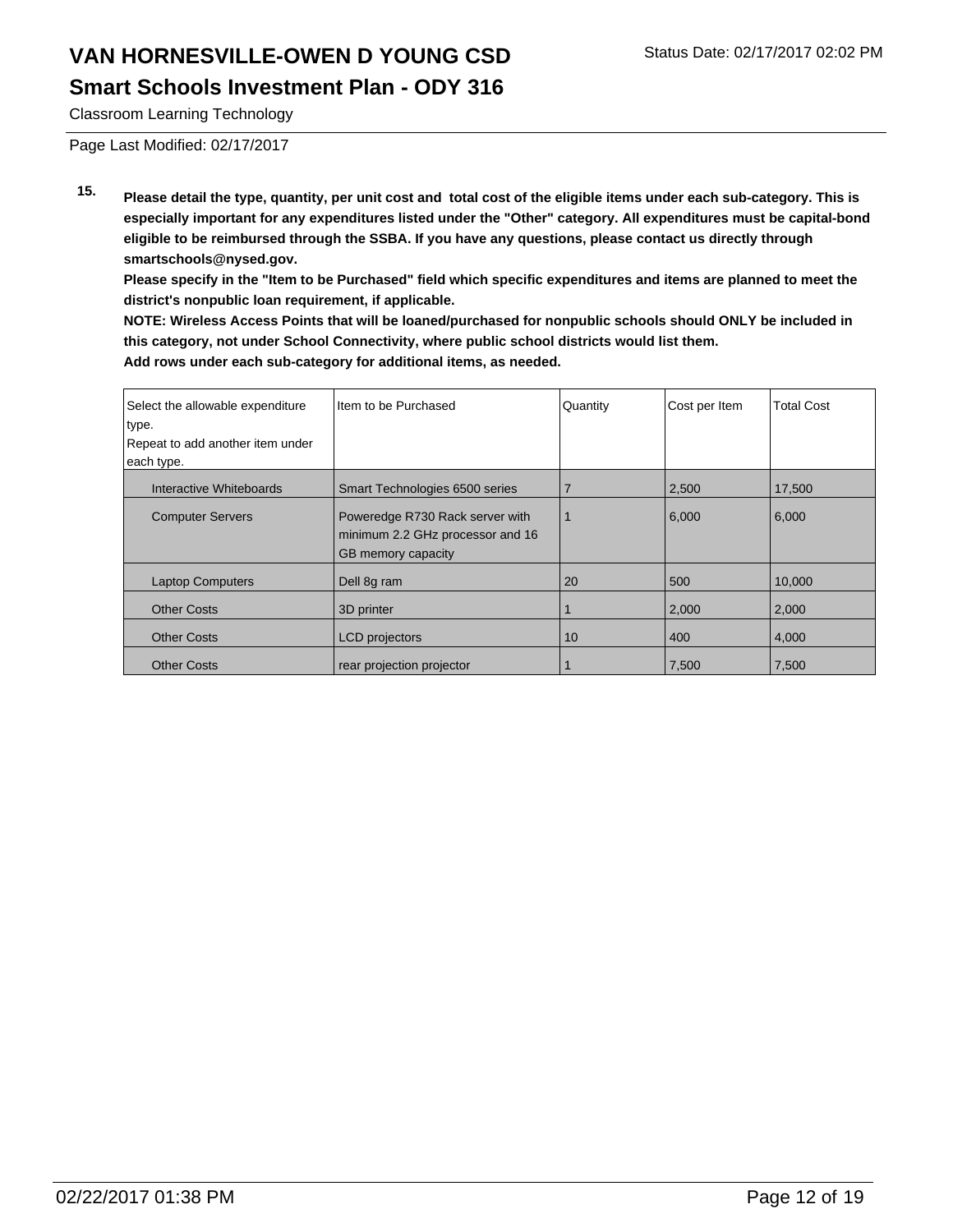Pre-Kindergarten Classrooms

Page Last Modified: 12/16/2016

**1. Provide information regarding how and where the district is currently serving pre-kindergarten students and justify the need for additional space with enrollment projections over 3 years.**

N/A

- **2. Describe the district's plan to construct, enhance or modernize education facilities to accommodate prekindergarten programs. Such plans must include:**
	- **Specific descriptions of what the district intends to do to each space;**
	- **An affirmation that pre-kindergarten classrooms will contain a minimum of 900 square feet per classroom;**
	- **The number of classrooms involved;**
	- **The approximate construction costs per classroom; and**
	- **Confirmation that the space is district-owned or has a long-term lease that exceeds the probable useful life of the improvements.**

N/A

**3. Smart Schools Bond Act funds may only be used for capital construction costs. Describe the type and amount of additional funds that will be required to support ineligible ongoing costs (e.g. instruction, supplies) associated with any additional pre-kindergarten classrooms that the district plans to add.**

N/A

**4. All plans and specifications for the erection, repair, enlargement or remodeling of school buildings in any public school district in the State must be reviewed and approved by the Commissioner. Districts that plan capital projects using their Smart Schools Bond Act funds will undergo a Preliminary Review Process by the Office of Facilities Planning.**

**Please indicate on a separate row each project number given to you by the Office of Facilities Planning.**

| Project Number |  |  |
|----------------|--|--|
| (No Response)  |  |  |

**5. If you have made an allocation for Pre-Kindergarten Classrooms, complete this table.**

**Note that the calculated Total at the bottom of the table must equal the Total allocation for this category that you entered in the SSIP Overview overall budget.**

|                                          | Sub-Allocation |
|------------------------------------------|----------------|
| Construct Pre-K Classrooms               |                |
| Enhance/Modernize Educational Facilities |                |
| Other Costs                              |                |
| Totals:                                  |                |

**6. Please detail the type, quantity, per unit cost and total cost of the eligible items under each sub-category. This is especially important for any expenditures listed under the "Other" category. All expenditures must be capital-bond eligible to be reimbursed through the SSBA. If you have any questions, please contact us directly through smartschools@nysed.gov.**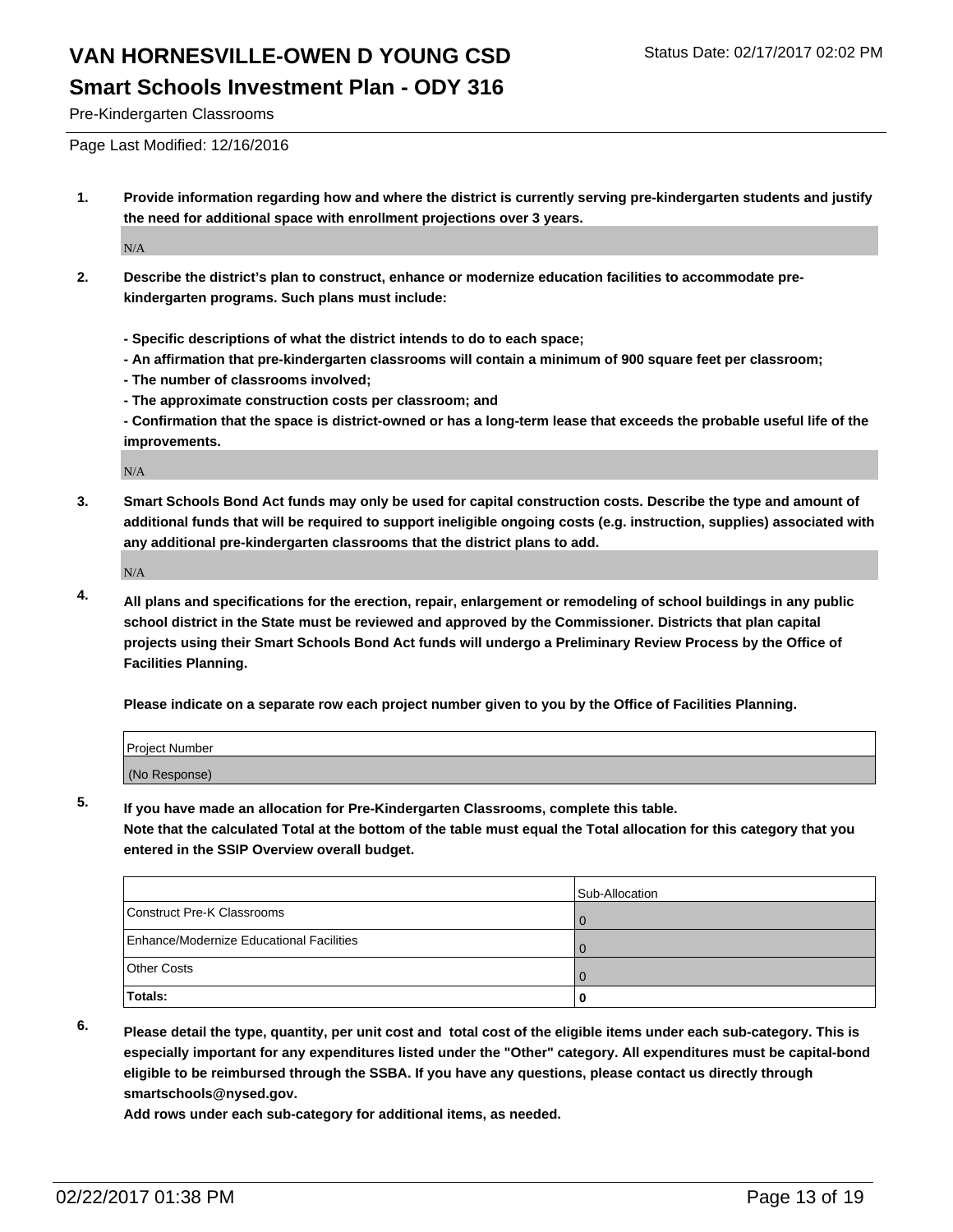### **Smart Schools Investment Plan - ODY 316**

Pre-Kindergarten Classrooms

Page Last Modified: 12/16/2016

| Select the allowable expenditure | Item to be purchased | Quantity      | Cost per Item | <b>Total Cost</b> |
|----------------------------------|----------------------|---------------|---------------|-------------------|
| type.                            |                      |               |               |                   |
| Repeat to add another item under |                      |               |               |                   |
| each type.                       |                      |               |               |                   |
| (No Response)                    | (No Response)        | (No Response) | (No Response) | (No Response)     |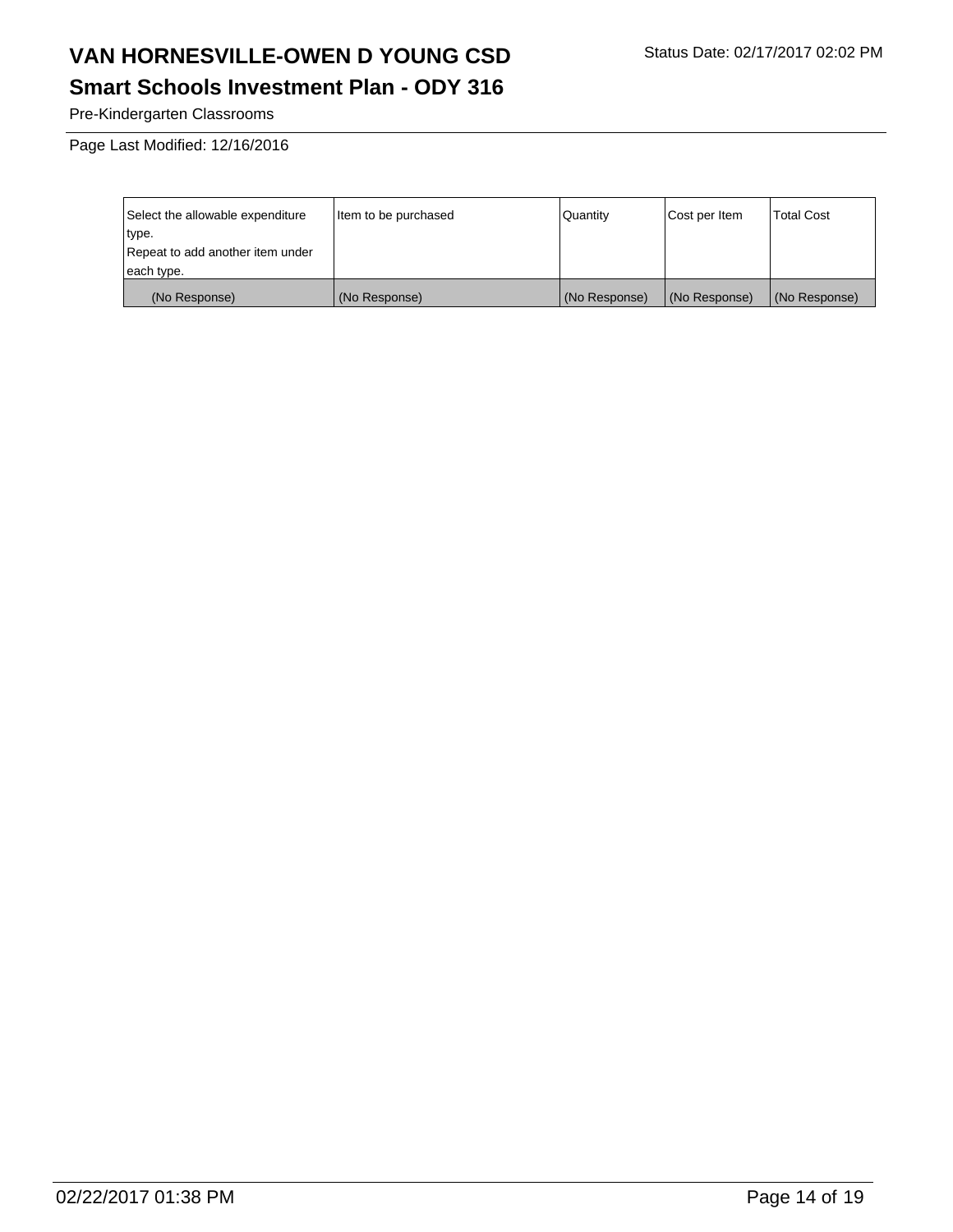Replace Transportable Classrooms

Page Last Modified: 12/16/2016

**1. Describe the district's plan to construct, enhance or modernize education facilities to provide high-quality instructional space by replacing transportable classrooms.**

N/A

**2. All plans and specifications for the erection, repair, enlargement or remodeling of school buildings in any public school district in the State must be reviewed and approved by the Commissioner. Districts that plan capital projects using their Smart Schools Bond Act funds will undergo a Preliminary Review Process by the Office of Facilities Planning.**

**Please indicate on a separate row each project number given to you by the Office of Facilities Planning.**

| Project Number |  |
|----------------|--|
| (No Response)  |  |

**3. For large projects that seek to blend Smart Schools Bond Act dollars with other funds, please note that Smart Schools Bond Act funds can be allocated on a pro rata basis depending on the number of new classrooms built that directly replace transportable classroom units.**

**If a district seeks to blend Smart Schools Bond Act dollars with other funds describe below what other funds are being used and what portion of the money will be Smart Schools Bond Act funds.**

N/A

**4. If you have made an allocation for Replace Transportable Classrooms, complete this table. Note that the calculated Total at the bottom of the table must equal the Total allocation for this category that you entered in the SSIP Overview overall budget.**

|                                                | Sub-Allocation |
|------------------------------------------------|----------------|
| Construct New Instructional Space              |                |
| Enhance/Modernize Existing Instructional Space |                |
| Other Costs                                    |                |
| Totals:                                        |                |

**5. Please detail the type, quantity, per unit cost and total cost of the eligible items under each sub-category. This is especially important for any expenditures listed under the "Other" category. All expenditures must be capital-bond eligible to be reimbursed through the SSBA. If you have any questions, please contact us directly through smartschools@nysed.gov.**

| Select the allowable expenditure | litem to be purchased | Quantity      | Cost per Item | <b>Total Cost</b> |
|----------------------------------|-----------------------|---------------|---------------|-------------------|
| type.                            |                       |               |               |                   |
| Repeat to add another item under |                       |               |               |                   |
| each type.                       |                       |               |               |                   |
| (No Response)                    | (No Response)         | (No Response) | (No Response) | (No Response)     |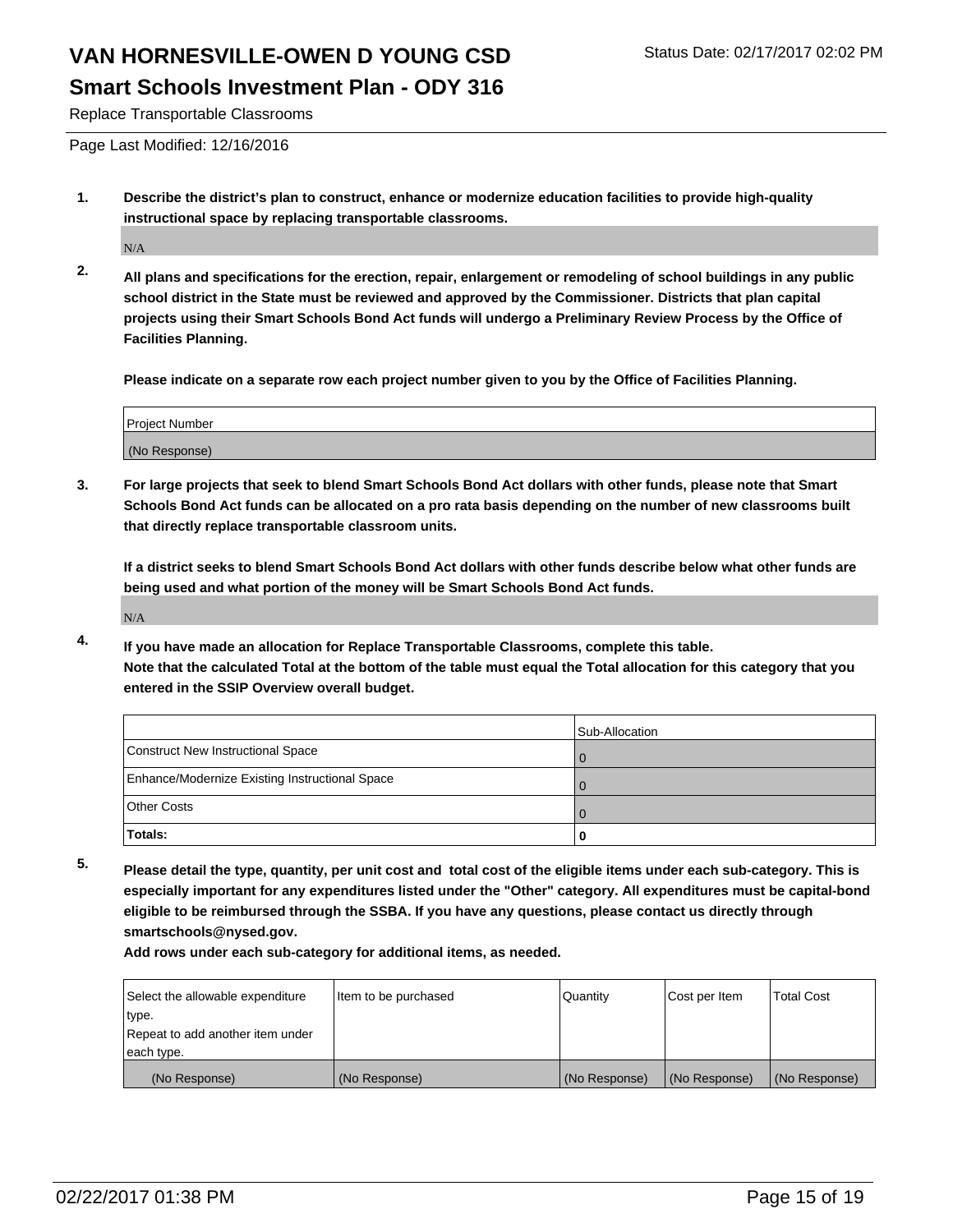#### High-Tech Security Features

Page Last Modified: 02/17/2017

#### **1. Describe how you intend to use Smart Schools Bond Act funds to install high-tech security features in school buildings and on school campuses.**

This will be the first high tech system the Owen D. Young district has had. Presently we have a small camera at the entrance and a buzzer to the main entrance. Otherwise we have no camera's inside or outside the building and all doors are opened manually with keys. This new system will include electronic locks on doors as part of the security system. This system has a connection to the voice system and the access control system to allow one button lock down applications along with displaying these types of alerts such as lock down, lock out, active shooter etc. The system will also include cameras both on the exterior and interior of the building to monitor who is entering building for security purposes. We will also be adding necessary hardware to run the system.

**2. All plans and specifications for the erection, repair, enlargement or remodeling of school buildings in any public school district in the State must be reviewed and approved by the Commissioner. Districts that plan capital projects using their Smart Schools Bond Act funds will undergo a Preliminary Review Process by the Office of Facilities Planning.** 

**Please indicate on a separate row each project number given to you by the Office of Facilities Planning.**

| <b>Project Number</b> |  |
|-----------------------|--|
| 21-17-01-04-0-001-016 |  |

#### **3. Was your project deemed eligible for streamlined Review?**

- Yes
- $\boxtimes$  No
- **4. Include the name and license number of the architect or engineer of record.**

| <i>Name</i> | License Number |
|-------------|----------------|
| Jim King    | 15925          |

**5. If you have made an allocation for High-Tech Security Features, complete this table.**

**Note that the calculated Total at the bottom of the table must equal the Total allocation for this category that you entered in the SSIP Overview overall budget.**

|                                                      | Sub-Allocation |
|------------------------------------------------------|----------------|
| Capital-Intensive Security Project (Standard Review) | $\mathbf{0}$   |
| Electronic Security System                           | 80,000         |
| <b>Entry Control System</b>                          | 48,500         |
| Approved Door Hardening Project                      | $\mathbf 0$    |
| Other Costs                                          | 14,500         |
| Totals:                                              | 143,000        |

**6. Please detail the type, quantity, per unit cost and total cost of the eligible items under each sub-category. This is especially important for any expenditures listed under the "Other" category. All expenditures must be capital-bond eligible to be reimbursed through the SSBA. If you have any questions, please contact us directly through smartschools@nysed.gov.**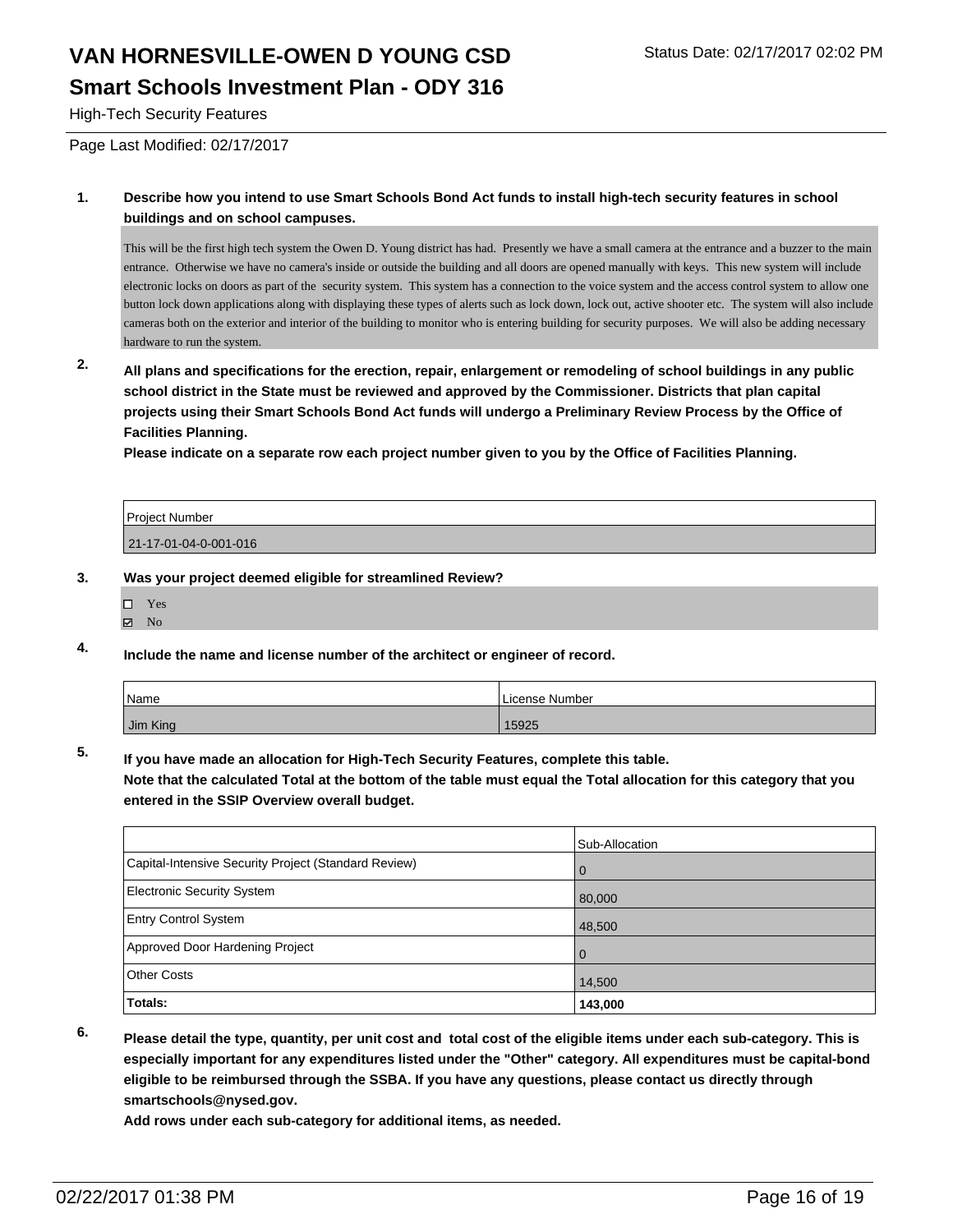High-Tech Security Features

Page Last Modified: 02/17/2017

| Select the allowable expenditure<br>type.<br>Repeat to add another item under<br>each type. | Item to be purchased                                                                                                                                                                  | Quantity    | Cost per Item | <b>Total Cost</b> |
|---------------------------------------------------------------------------------------------|---------------------------------------------------------------------------------------------------------------------------------------------------------------------------------------|-------------|---------------|-------------------|
| <b>Electronic Security System</b>                                                           | <b>IP Video Cameras</b>                                                                                                                                                               | 30          | 1,800         | 54,000            |
| <b>Electronic Security System</b>                                                           | Network Security video recorder                                                                                                                                                       | 1           | 15,500        | 15,500            |
| <b>Entry Control System</b>                                                                 | Controlled public workstations- these<br>are the 3 computer work stations that<br>can monitor the secutity system. One<br>for the main secretary and 1 for each<br>administrator.     | 3           | 4,000         | 12,000            |
| <b>Entry Control System</b>                                                                 | Badge printer and ID camera                                                                                                                                                           | $\mathbf 1$ | 5,500         | 5,500             |
| <b>Entry Control System</b>                                                                 | Door/access monitoring - These are<br>the sensor contact on the other<br>buidling doors that will not have swipe<br>card entry so that the system knows<br>when the doors are opened. | 10          | 1,000         | 10,000            |
| <b>Electronic Security System</b>                                                           | Main control panel                                                                                                                                                                    | 1           | 10,500        | 10,500            |
| <b>Entry Control System</b>                                                                 | Lockdown/Red Card - this is the<br>central control button that can be<br>pushed to immediately lock the<br>building down in an emergency.                                             | 1           | 3,000         | 3,000             |
| <b>Entry Control System</b>                                                                 | door entry control location - This the is<br>card swipe system to conitor entry into<br>building at specific doors.                                                                   | 5           | 3,600         | 18,000            |
| <b>Other Costs</b>                                                                          | 10% Construction Contingency                                                                                                                                                          |             | 14.500        | 14,500            |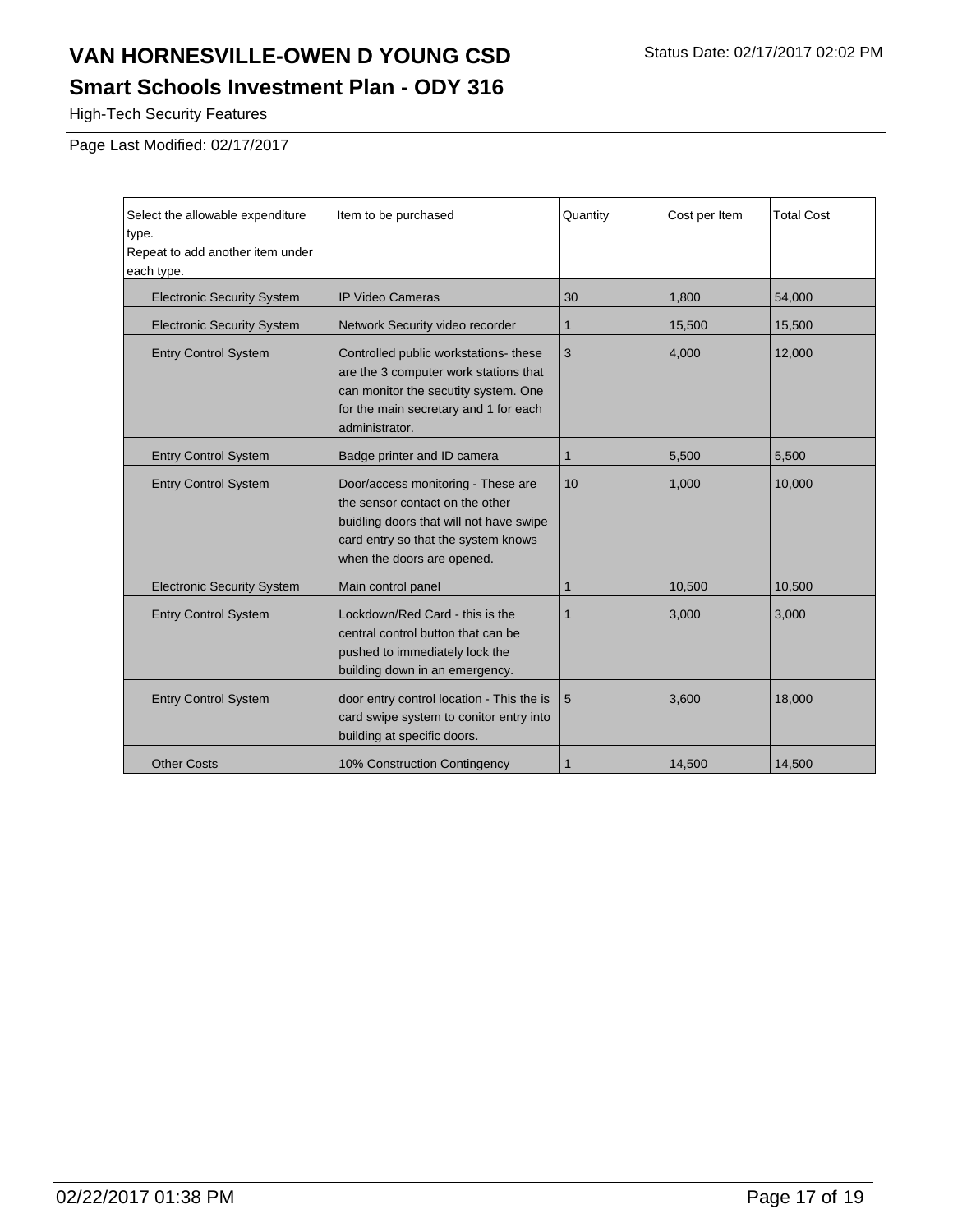## **Smart Schools Investment Plan - ODY 316**

Report

Page Last Modified: 02/17/2017